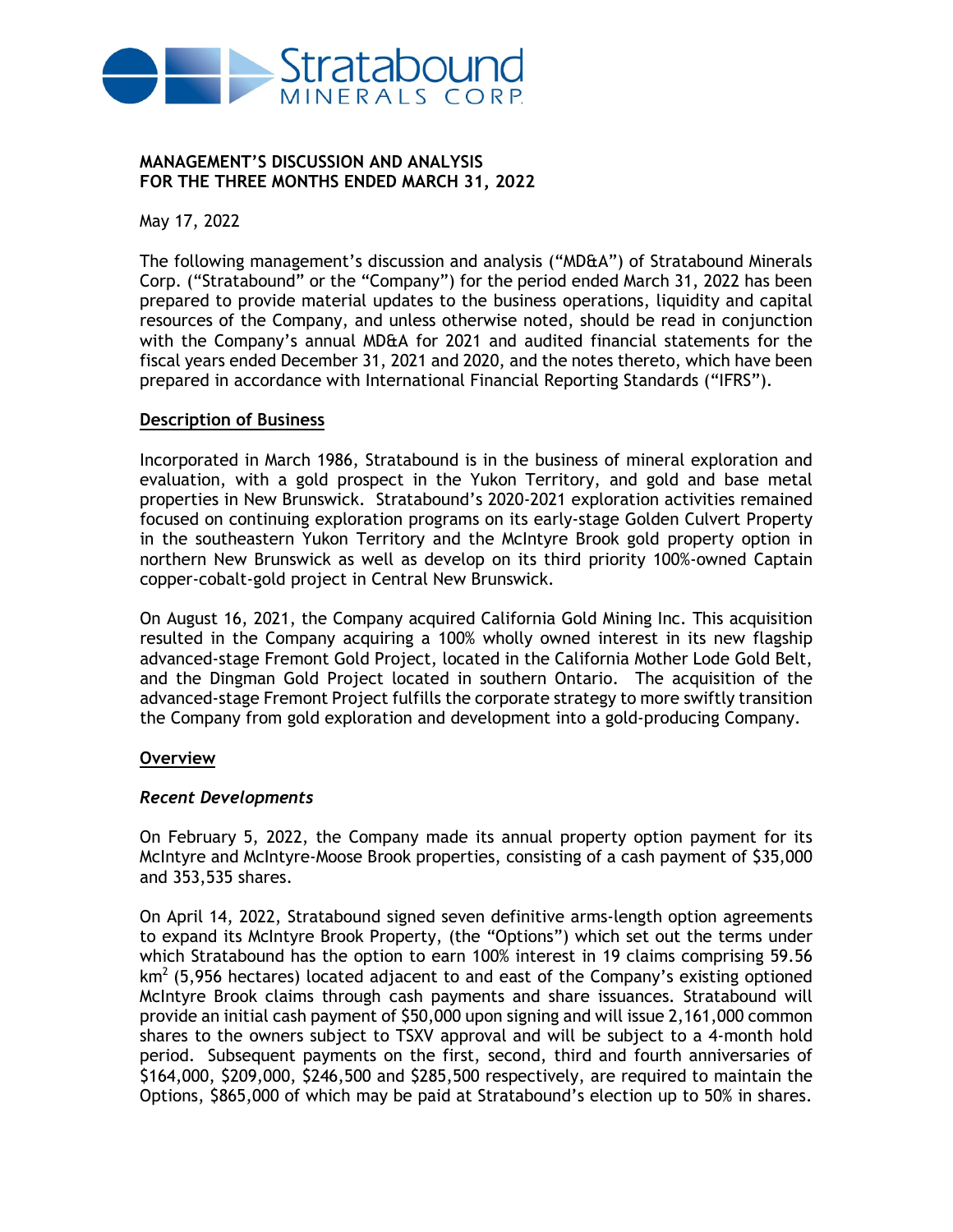Upon completion of the fourth anniversary payments Stratabound will have earned 100% ownership in the claims. Stratabound has the option to accelerate the payments to exercise the Options sooner if it so desires. Stratabound has also agreed to pay the owners a 2% net smelter royalty on production from the claims of which may be bought back in increments of \$1M for each 1% of the NSR. All the Options have a provision for performance payments upon completing the following milestones:

- a one-time cash payment of \$25,000 upon a Positive Preliminary Economic Assessment
- a one-time cash payment of \$50,000 upon a Positive Feasibility Study
- a one-time cash payment of \$100,000 upon Commercial Production

On April 22, 2022, the Company agreed to a loan extension with Romspen Investment Corporation ("Romspen"), to extend the maturity date of the loan payable to June 30, 2023 with the same terms, subject to a loan extension fee of \$11,879 and the extension and repricing of the 300,000 warrants held by Romspen. The warrant expiry date will be extended to June 30, 2023, and the warrants will be re-priced to the market price of the Company's common shares when issued.

At May 17, 2022, the number of common shares issued is 177,740,741.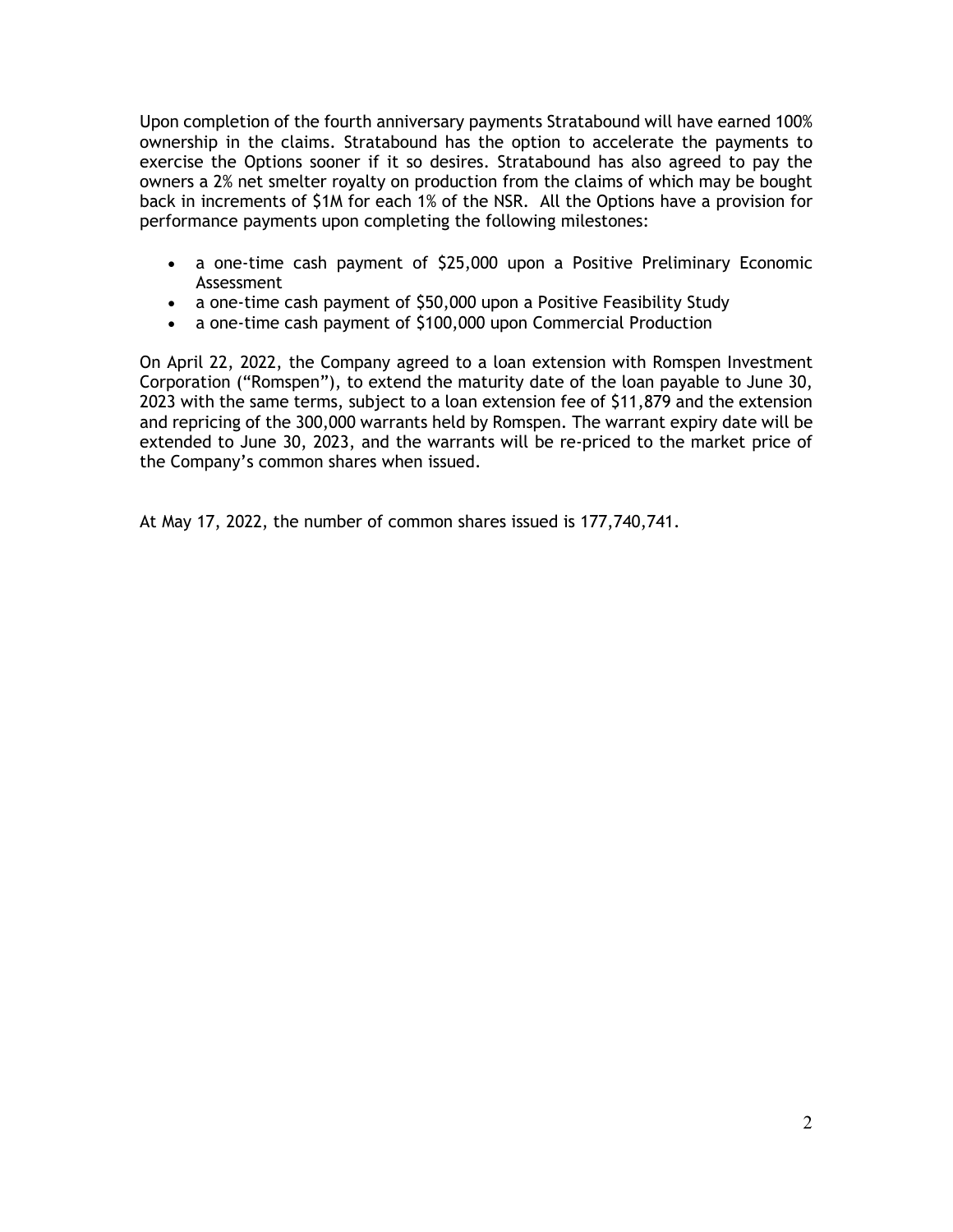### *Fremont Gold Project*

On August 16, 2021 the Company announced the completion of the plan of arrangement to acquire all of the issued and outstanding common shares of California Gold Mining (the "California Gold Shares"). As a result of the Arrangement, California Gold Mining became a wholly owned subsidiary of Stratabound. The assets acquired through the transaction included the advanced-stage Fremont Gold Project and associated land parcel located in the Mother Lode gold belt of California, USA and the Dingman Gold Project located in southern Ontario, Canada.

The Company announced on October 15 that it had filed on SEDAR an updated National Instrument 43-101 technical report (the "Technical Report") relating to the Fremont Gold Property. The Technical Report, prepared by SLR Consulting (Canada) Ltd. ("SLR"), has an effective date of September 30, 2021 and is entitled "Technical Report on the Fremont Gold Project, Central California, USA, Report for NI 43-101".

The Property hosts several gold-mineralized occurrences including the Pine Tree-Josephine deposit. The purpose of the Technical Report is to support the disclosure of an updated Mineral Resource estimate for the Pine Tree-Josephine deposit, to document subsequent exploration work done elsewhere, and to document the change of ownership for the Property.

SLR determined open pit Mineral Resources estimated at a 0.4 g/t Au cut-off grade and based on a gold price of US\$1,800 per ounce include 10,236,000 tonnes at an average grade of 1.60 g/t Au for 526,000 ounces in the Indicated Resource category and 10,920,000 tonnes at an average grade of 1.29 g/t Au for 452,000 ounces in the Inferred Mineral Resource category (Table 1). Mineral Resources conform to Canadian Institute of Mining, Metallurgy and Petroleum ("CIM") Definition Standards for Mineral Resources and Mineral Resources dated May 10, 2014 (CIM (2014) definitions).

> Table1. Mineral Resource Summary – August 31, 2021 Stratabound Minerals Corp. – Fremont Gold Project

| Classification Tonnes Gold Grade |        |       | <b>Contained Ounces</b> |
|----------------------------------|--------|-------|-------------------------|
|                                  | (kt)   | (g/t) | (koz Au)                |
| Indicated                        | 10,236 | 1.60  | 526                     |
| Inferred                         | 10,920 | 1.29  | 452                     |

Notes:

- 1. CIM (2014) definitions were followed for classification of Mineral Resources.
- 2. Mineral Resources are estimated at a cut-off grade of 0.4 g/t Au.
- 3. Mineral Resources are estimated using a gold price of US\$1,800 per ounce.
- 4. The resources are constrained by a Whittle pit shell.
- 5. Numbers may not add due to rounding.

The Company is now re-focused on advancing its new flagship Fremont Project towards a production decision as swiftly and efficiently as possible. The acquisition of the advanced-stage Fremont Project fulfills the corporate strategy to more swiftly transition the Company from gold exploration and development into a gold producing Company.

The carrying value of the Fremont Project consists of: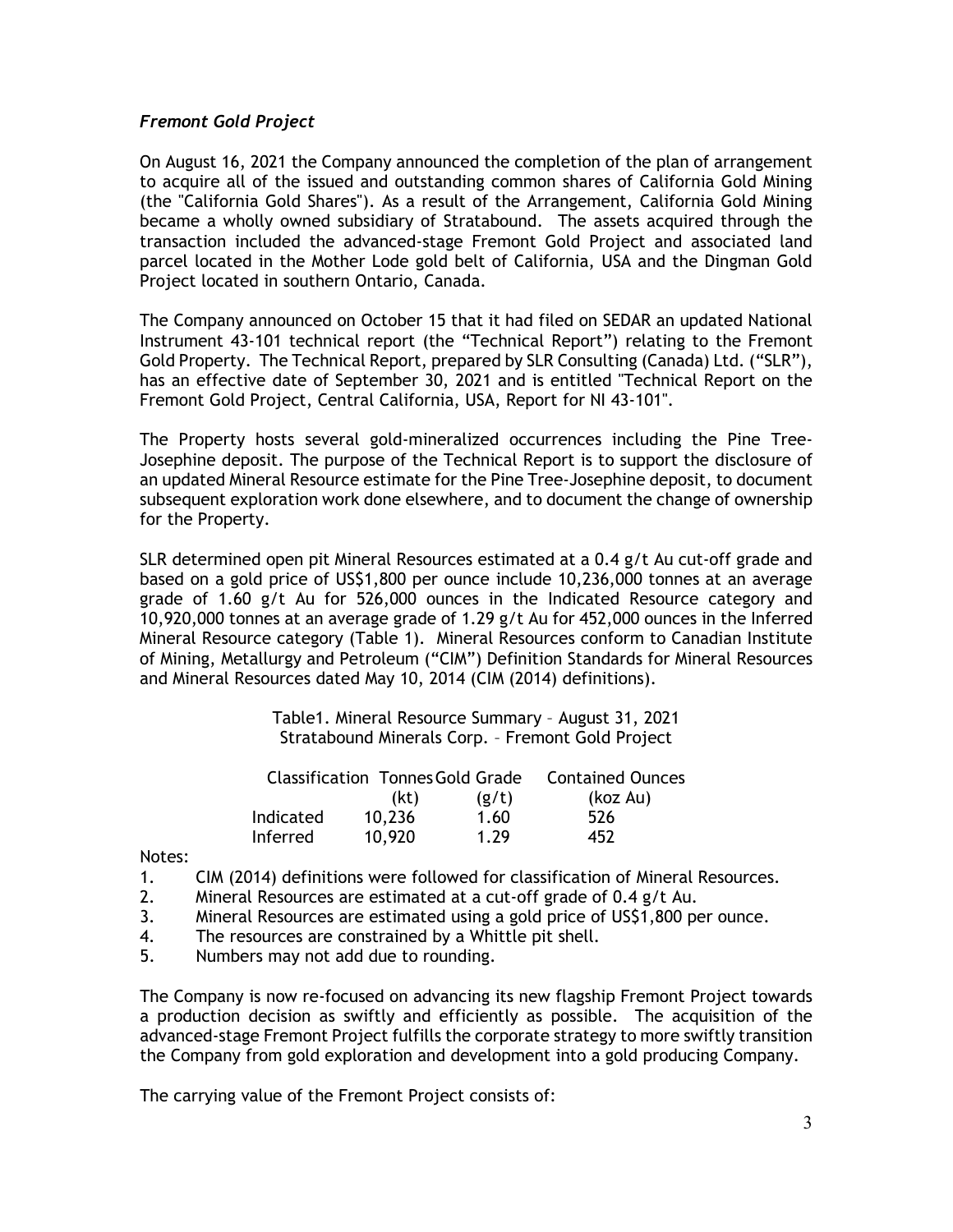- \$7,867,658 exploration and evaluation costs allocated from the California Gold Mining acquisition
- \$35,074 exploration and evaluation costs incurred during 2021
- \$7,149,546 fair market value of the land parcel associated with the Fremont Project

The carrying value of the exploration and evaluation assets of the Fremont Property is \$8,018,896 (December 31, 2021 - \$7,902,732), and the carrying value of the associated land parcel is \$7,149,546 (December 31, 2021 - \$7,149,546).

### *Golden Culvert Property , Yukon Territory*

The Golden Culvert Property is located in the Little Hyland Valley District of the Southeastern Yukon Territory, approximately 205 kilometres north of the town of Watson Lake. The property lies parallel to and about 25 km northeast of the 3 Aces Project of Seabridge Gold. Gold occurrences in the upper Hyland River valley form a 50-km-long belt that is considered to be the easternmost portion of the Tombstone Gold Belt (Hart and Lewis, 2008). The entire 800-kilometre-long Tombstone Belt of gold deposits and occurrences lies within the greater Tintina Gold Belt that includes Fort Knox, Pogo, Brewery Creek and Dublin Gulch.

Golden Culvert covers 83.8 square kilometres across a 24-kilometre strike. The property, first staked in 2005, hosts a relatively new discovery. Work conducted by Stratabound since 2018, including 25 diamond drill holes and 24 trenches, confirms that a 130-metrewide corridor of at least six parallel gold-bearing structures occur within a >30 ppb goldin- soils anomaly, extends for at least 970 metres of strike and to at least 225 metres in depth where it has been delineated to date. The structures remain open along strike and depth. A new gold-bearing structure was discovered in 2019 to occur 7.1 kilometres along strike to the north with no exploration conducted in between.

During the period ended September 30, 2021, the Company acquired the Win property, which is 11 kilometres from the original Golden Culvert claim. The Win option comprises 78 quartz mining claims covering an area of 15.7  $km^2$  adjacent to and along strike of its Golden Culvert and Little Hyland projects. The Win Option lies strategically along the main Golden Culvert Gold Trend where it projects approximately 11 km directly southeast of the Main Discovery area. The Win Option has been subjected to minimal historic exploration which has neither been gold-focused nor occurring within the projected gold trend. Even so, one historic off-trend grab sample yielding 0.52 g/t gold,100 g/t silver and 0.63% lead has been confirmed by the Company's 2020 due diligence site investigation which yielded two outcrop samples assaying 0.64 g/t gold, 155 g/t silver,1.25% lead, and 0.46 g/t gold, 28.8 g/t silver, respectively.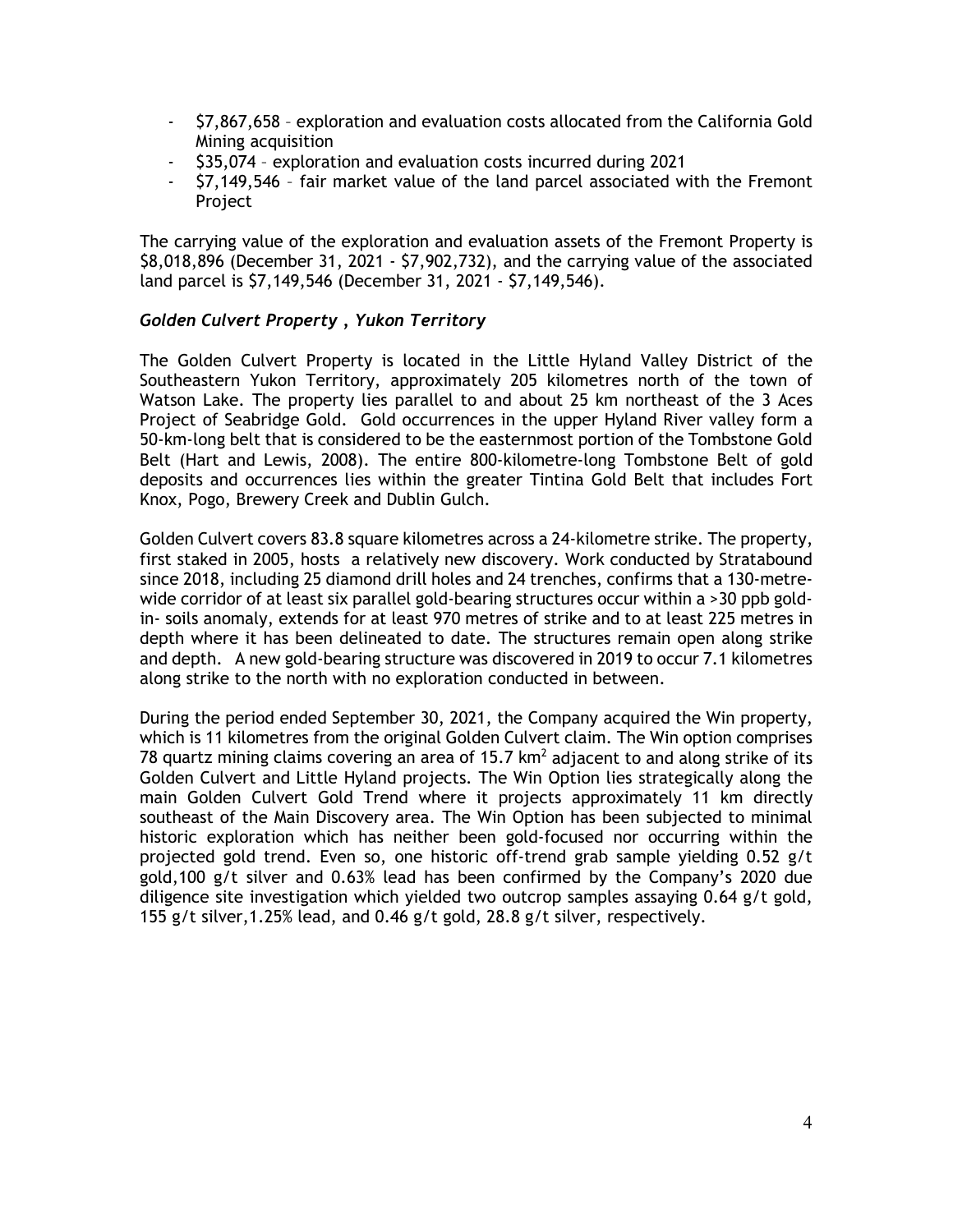# *2021 Exploration Program at the Golden Culvert Property*

All previous work had focussed on the 1km Main Discovery area. The 2021 field program focussed on the remaining northern 23 km of property strike completing a first-pass soil geochemistry sampling program that discovered multiple new similar gold-in-soil anomalies as that at the Main Discovery site warranting further investigation. The 7.5 km of strike in the southern portion of Property remains virtually untested.

The carrying value of the Golden Culvert property claim group is \$5,815,800 (December 31, 2021 - \$5,756,581)

# *Bathurst, New Brunswick Base Metal Properties*

Stratabound owns a 100% interest in the CNE/Captain and Taylor Brook claim groups, totaling 158 claims, and a 100% interest in the CNE Mining Lease, within the Bathurst Mining Camp in northeast New Brunswick, Canada, one of the world's largest zinc-leadsilver districts. All are subject to a 1% net smelter return royalty on production, other than a portion of the CNE/Captain Group formerly known as Captain East, which is royalty-free.

These 100%-owned properties are all situated in the heart of the Bathurst camp, with three world-class base metal mines occurring within a 20-kilometre radius, namely Brunswick No. 12, Brunswick No. 6, and Heath Steele. The wholly owned claims host three known base metal sulphide bodies: The Captain, CNE and Taylor Brook deposits, on properties with potential that has not been fully explored.

# *1. Captain Copper-Cobalt-Gold Deposit*

The Captain Deposit hosts an NI 43-101 Measured and Indicated Resource totaling 448,000 tonnes averaging 1.75% Cu, 0.046% Co, and 0.30 g/t Au for a 2.2% CuEq%, plus an inferred resource of 162,000 tonnes averaging 1.47% Cu, 0.04% Co and 0.24 g/t Au for a 1.87% CuEq%, ("Technical Report on an Updated Mineral Resource Estimate, Stratabound Minerals Corp. Captain Cu-Co Deposit"; Mercator Geological Services Limited, Dec. 8, 2010). The Deposit is located along the "Brunswick Horizon", within a 20-km radius and the same stratigraphic contact that hosts the world-class Glencore Brunswick No.12 and No.6 mines with past production totaling an aggregate 149.4 million tons of 8.72% zinc, 3.3% lead, 0.35% copper and 99 g/t silver. The Captain is a volcanic massive sulphide, or VMS-type deposit, similar to the above-described deposits (source: Government of New Brunswick DNR Mineral Occurrence Database).

In light of the much-improved positive outlook for base metals including battery-metals such as copper and cobalt in particular, the Company completed a drilling program at the Captain Deposit consisting of 15 tightly spaced and shallow diamond drill holes, during the fourth quarter of 2020 for the purpose of defining the near-surface potential for a small-scale direct-shipping mining project. Twelve of the 15 holes intercepted high-grade copper-cobalt-gold-silver mineralization within 6-9m of surface at the bedrock interface, across an average 9.6m true width and along approximately 120m of strike length.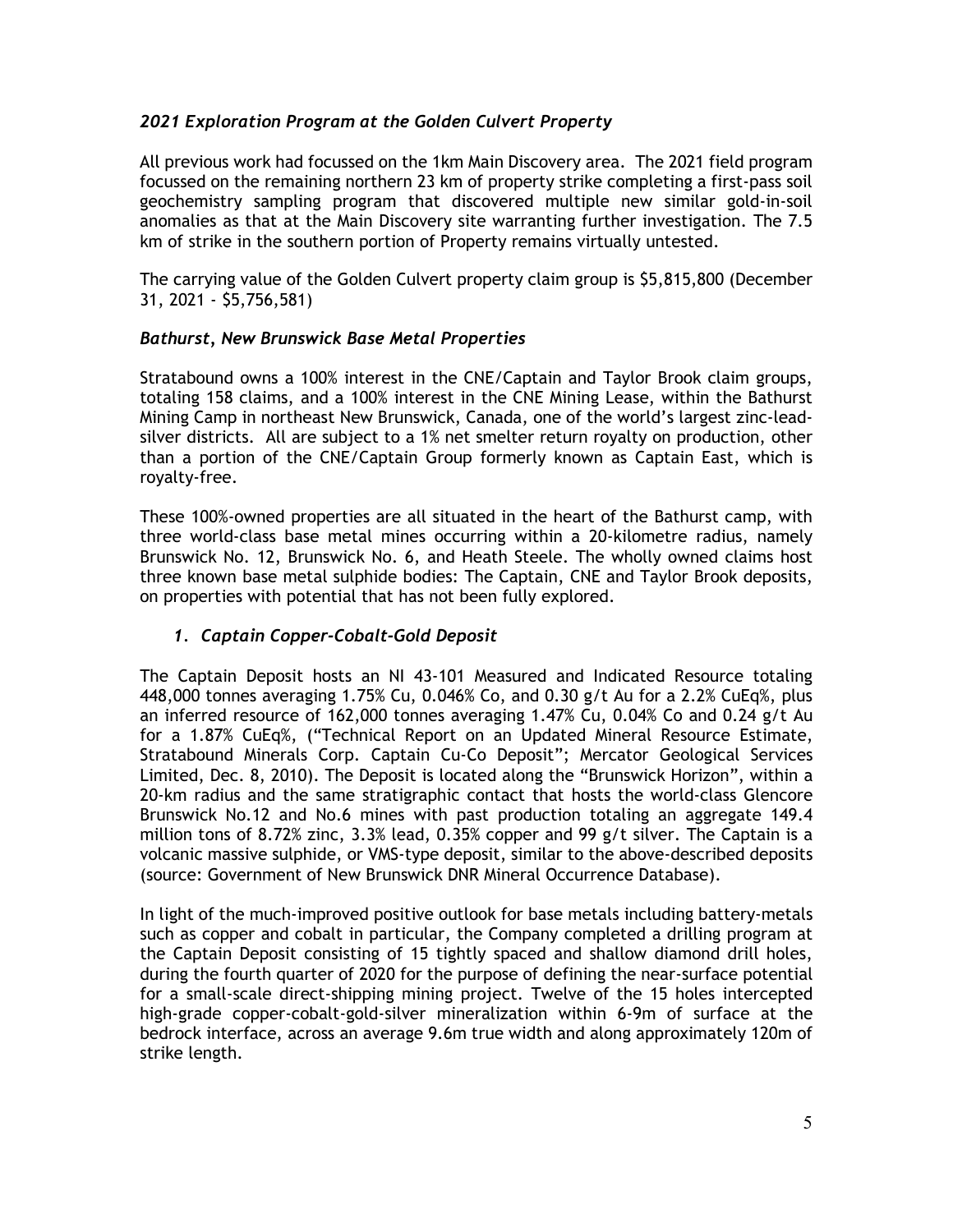The deposit also contains minor but potentially recoverable amounts of cobalt, gold and silver. Management is continuing to explore the possibility of a small-scale, high-grade, direct-shipping mining project to generate near-term cash flow. The Captain Deposit is strategically located 100km by road to the deep-water port of Belledune near Bathurst, NB, and 40km to the nearest railroad.

# *2. CNE Deposit*

No activity occurred at the CNE Deposit during the period.

# **3.** *Taylor Brook Deposit*

During February 2017 and as amended in May 2019 and July 2020, the Company and Jaeger Resources Corp. ("Jaeger") entered into an option agreement whereby Jaeger can earn an 80% interest in the Taylor Brook property in the Bathurst Camp in New Brunswick through exploration expenditures, the assumption of the Company's work and payment obligations relative to the Taylor Brook claims and the issuance to the Company of shares of Jaeger.

In July 2020, the Company and Jaeger agreed to amend the Taylor Brook Option Agreement to provide Jaeger Resources Corp. an additional year to fulfill its work commitments on the property. Jaeger Resources Corp. now has until 2025 to meet its spending requirement of \$500,000. Jaeger has recently completed a geophysical exploration program on the Taylor Brook Property (Jaeger press release of September 17, 2020).

The carrying value of the Bathurst properties is \$597,310 (December 31, 2021 - \$592,026).

# *McIntyre Brook, New Brunswick*

On December 5, 2019, the Company signed a Definitive Agreement to option and acquire 100% of the mineral rights to the McIntyre Gold Project located adjacent to Highway 180 about 80 kilometres west of Bathurst, New Brunswick. The Project consists of two known gold occurrences that occur 1.5 kilometres along strike of each other, the McIntyre Brook and the Big Pit. The McIntyre Brook occurrence features 40 significant gold values between 0.20 and 41.56 gpt gold out of a total 46 grab samples collected from bedrock exposed in trenches along 300 metres of strike length. The zone remains open at both ends and occurs within a 480-metre wide, 8 to 165 ppb gold-in-soil anomaly that remains open beyond 500 metres of strike length. The Big Pit Cu-Au occurrence comprises a chalcopyrite-hematite vein that contains gold. At the Big Pit occurrence, rock samples yielded up to 1.44% Cu and 7.33 gpt gold.

In February 2020 the Company reported final drill results from two diamond drill holes completed in late 2019 confirming significant gold mineralization similar to that previously reported to occur in the surface trenches noted above to now also extend to at least 80m below surface.

In February 2020 the Company also announced it had concluded option agreements to acquire an additional 2,450 hectares of favourable prospective ground adjacent to and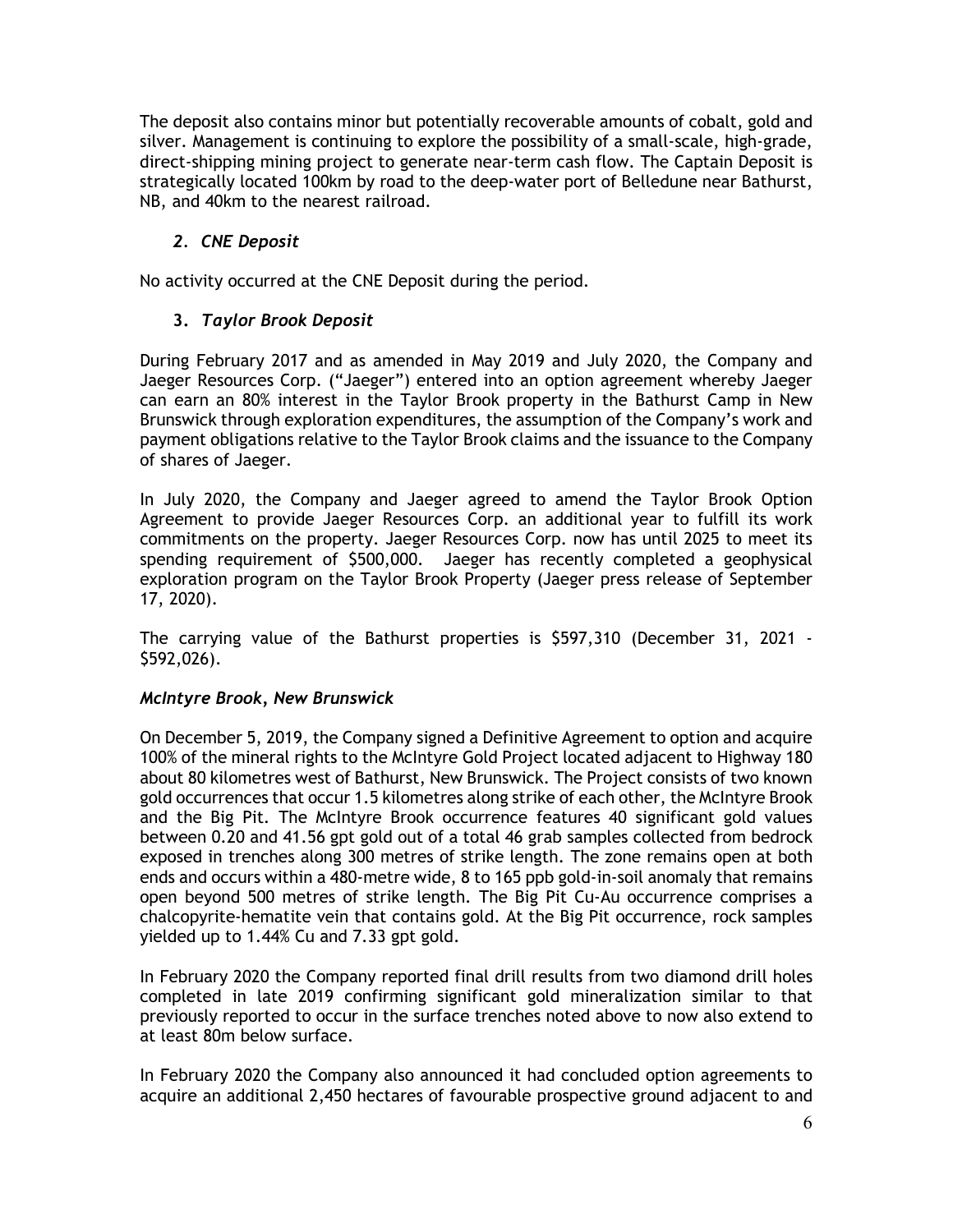along strike of its previously optioned 375-hectare McIntyre Brook Gold Project through staking and further property option and purchase agreements. The total acquisition package extended the strike component from 1.2 km to approximately 12 km and includes three recorded gold and base metals showings approximately 10 km along strike to the west of the main McIntyre Brook Gold Occurrence. The new acquisitions included the McIntyre-Moose Brook and Gold Brook Option Agreements plus 625 hectares of newly staked land.

# *Acquisition of Tardiff Brook*

During October 2020, Stratabound had signed a definitive option agreement which sets out the terms under which Stratabound has the option to earn 100% interest in 7 claims comprising 2,675 hectares (26.75 km<sup>2</sup>) located north and south of the Company's existing optioned claims which are adjacent to the original McIntyre Brook property (See "Commitments" below for details on the property option and purchase agreements).

### *2020 Exploration on McIntyre Brook Property*

On November 10, 2020, the Company announced that an approximate 125 line-kilometre soil sampling program totaling 2,500 soil samples which commenced in early October at McIntyre Brook, Moose Brook and Gold Brook providing coverage over the entire 2,825 hectares and 12km of property strike. The results revealed multiple broad and linear copper soil geochemistry anomalies greater than 15 ppm copper that trend parallel to the regional McIntyre Brook and Ramsey Brook fault structures along 12 km of strike. Anomalous, but less ubiquitous, gold-in-soil values occur both within, parallel to and ontrend with the copper mineralization. Both the gold and copper trends align with past significant gold and copper mineralized showings including the Main McIntyre Brook Discovery. The interpretation at this time is for narrow but long-striking targets requiring finer detailed work for better definition.

# *Expansion of existing McIntyre Brook Claim*

In November 2020, the Company completed an amendment to the initial McIntyre Brook property acquisition to acquire an additional 7 claims adjacent to the original McIntyre Brook (See "Commitments" below for details on the property option and purchase agreements).

#### *2021 Exploration on McIntyre Brook Property*

An expanded soil sampling program to cover the new claims acquired in 2020 was completed in the  $3<sup>rd</sup>$  quarter. Results are still pending.

The project is still at a very early stage and much remains to be determined with further work (See "Commitments" below for details on the property option and purchase agreements). At December 31, 2021, the McIntyre Brook Claim Group comprises the McIntyre Brook, McIntyre-Moose Brook, Gold Brook, and Tardiff Brook properties.

The carrying value of the McIntyre Brook claim group is \$860,406 (December 31, 2021 – \$670,311).

#### *Dingman Gold Project*

The Company also acquired the Dingman Gold Project located on the boundary between Madoc and Marmora Townships in Hastings County, southeastern Ontario, approximately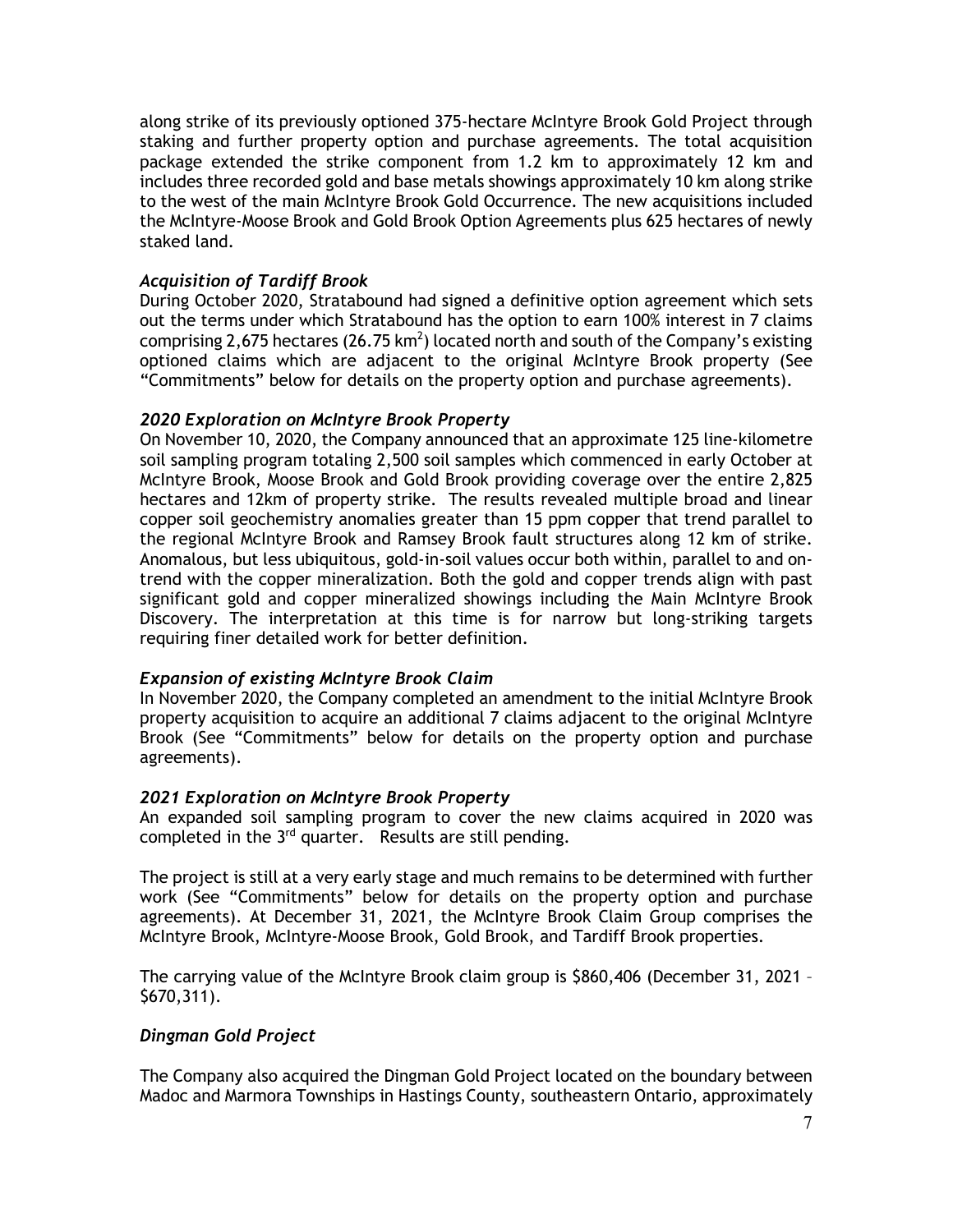175 km northeast of Toronto, Ontario, and 55 km north of Belleville, Ontario. The Property features an "historic" Mineral Resource prepared by Scott Wilson RPA effective December 21, 2010.

### TABLE 14-1 MINERAL RESOURCE ESTIMATE - DECEMBER 21, 2010 Upper Canada Gold Corporation - Dingman Gold Property

| <b>Classification</b> | <b>Cut-off Grade</b><br>a/t Au | Tonnes<br><b>Millions</b> | Grade<br>a/t Au | Contained<br>Au (000s oz) |
|-----------------------|--------------------------------|---------------------------|-----------------|---------------------------|
| Indicated             | 0.40                           | 11.6                      | 0.97            | 361                       |
| Inferred              | 0.40                           | 17                        | 0.73            | 40                        |

Notes:

1. CIM definitions were followed for Mineral Resources.

2. Mineral Resources are estimated at a pit discard cut-off grade of 0.4 g/t Au.

3. Mineral Resources are estimated at a gold price of US\$1,200 per ounce.

- 4. High gold assays are cut to 30 g/t Au.
- 5. Bulk density of 2.71 t/m<sup>3</sup> is used.
- 6. Numbers may not add due to rounding.

The above Mineral Resource Estimate is considered "Historic" as Stratabound and its qualified persons have not done sufficient work to classify the resource estimate contained in the Scott Wilson RPA December 2010 Report as current. The Company is therefore treating this estimate as a historical estimate not as current mineral resources.

The Dingman claim group is in good tenure standing until 2025. The Dingman property is subject to a 2% NSR royalty, half of which may be purchased by the Company at any time for \$250,000.

The carrying value of the Dingman claim group is \$23,716 (December 31, 2021 - \$3,202).

# *Share Issuances*

The Company had the following share issues during the period ended March 31, 2022:

i) In February 2022, the Company issued 353,535 common shares, valued at their market price of \$31,818, in connection with the McIntyre Brook property option.

The Company had the following share issues during the year ended December 31, 2021:

- i) In January 2021, the Company issued 117,300 common shares, valued at their market price of \$28,152, in connection with the acquisition of the Win option, which is a property adjacent to the Golden Culvert project.
- ii) On August 16, 2021, the Company acquired 100% of the outstanding common shares of California Gold Mining Inc. by issuing 65,108,269 common shares of the Company to the former shareholders of California Gold Mining Inc.
- iii) On October 26, 2021, the Company issued 1,426,498 common shares in connection with a private placement offering. The total capital raised from this issuance was \$171,180.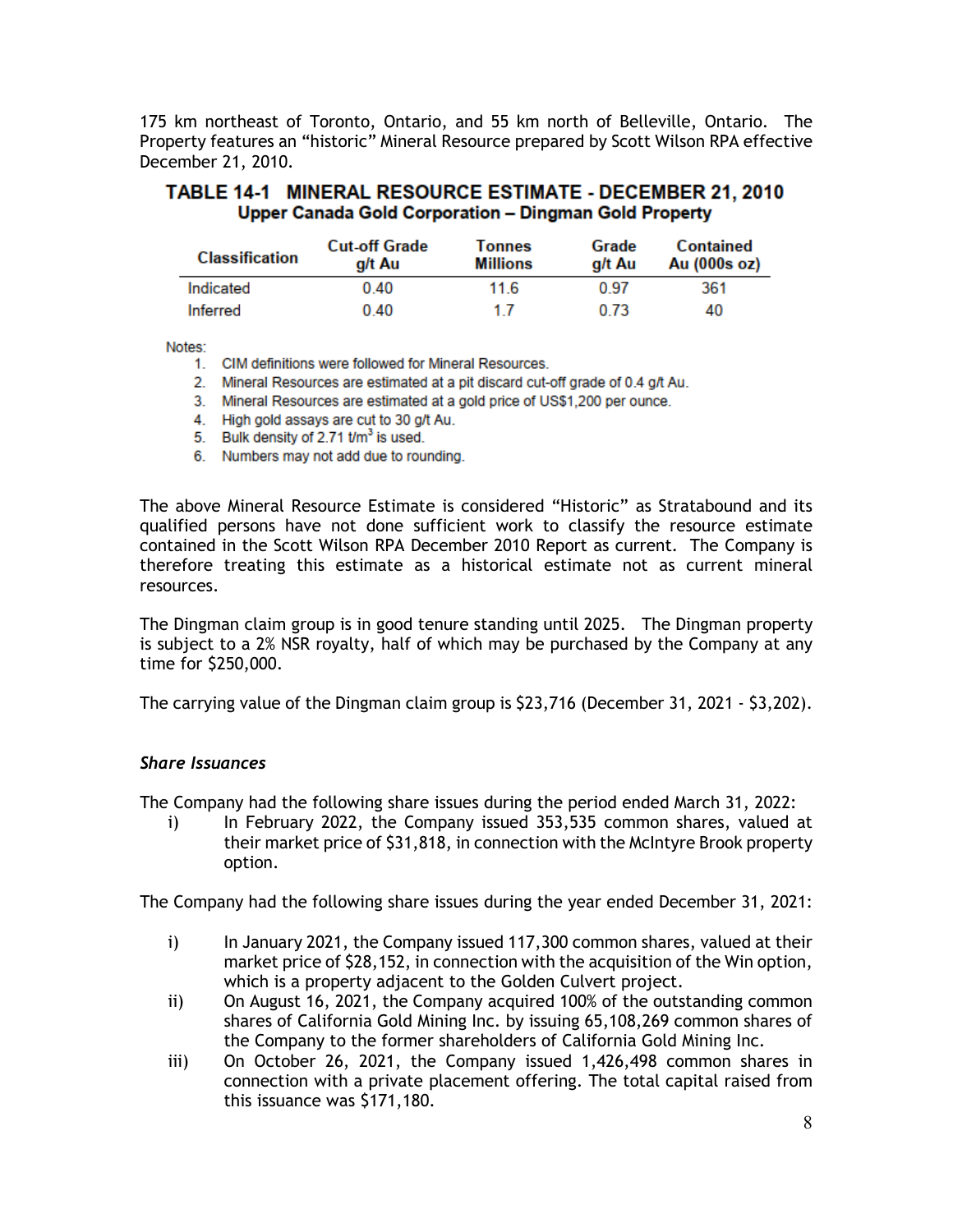- iv) On October 26, 2021, the Company issued 3,010,001 common shares on a flow-through basis in connection with a private placement offering. The total capital raised from this issuance was \$361,200.
- v) On October 28, 2021, the Company issued 83,334 common shares, valued at their market price of \$7,500, as part of its property option payment for the Tardiff Brook property.
- vi) On November 3, 2021, the Company issued 100,000 common shares, valued at their market price of \$8,500, as part of its property option payment for the McIntyre Brook property.
- vii) On November 10, 2021, the Company issued 9,266,701 common shares in connection with a private placement offering. The total capital raised from this issuance was \$1,112,004.
- viii) On November 10, 2021, the Company issued 2,427,067 common shares on a flow-through basis in connection with a private placement offering. The total capital raised from this issuance was \$291,248.
- ix) On December 10, 2021, the Company issued 2,011,200 common shares, valued at their market price of \$191,064, as part of its property option payment for the Golden Culvert property.

# *Warrants and option exercises*

During the year ended December 31, 2021, the Company issued 2,402,777 common shares related to warrant exercises, for total proceeds received of \$219,500.

In addition, the estate of a former director of the Company exercised 300,000 options at \$0.10 per common share on a net settlement basis. As a result, the Company issued 178,844 common shares as a result of this exercise.

No warrants or options were exercised during the period ended March 31, 2022.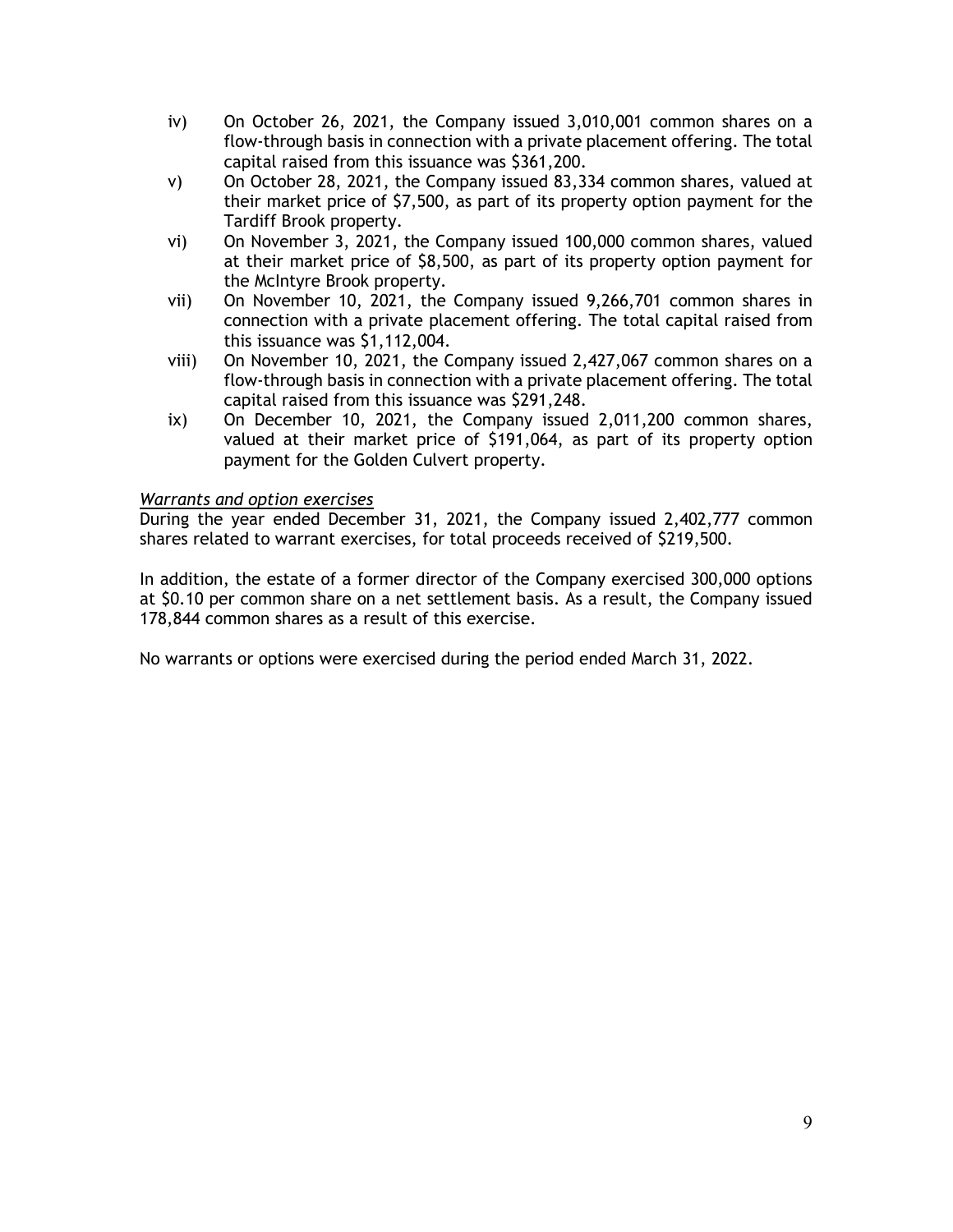# **Selected Financial Information**

The financial data are presented in accordance with IFRS. The reporting currency is the Canadian dollar.

# *Summary of Quarterly Results*

| 2021-2022                                                   | <b>Mar 31</b><br>2021      | <b>Dec 31</b><br>2021        | Sep 30<br>2021             | <b>Jun 30</b><br>2021      |
|-------------------------------------------------------------|----------------------------|------------------------------|----------------------------|----------------------------|
| Loss for the period<br>Loss and comprehensive<br>loss       | (\$599,206)<br>(5599, 206) | ( \$867, 192)<br>(\$867,192) | (5332, 242)<br>(5332, 242) | (5347, 847)<br>(5347, 847) |
| Basic and diluted loss per<br>share                         | (\$ 0.003)                 | (50.006)                     | (50.003)                   | (\$0.004)                  |
| 2020-2021                                                   |                            |                              |                            |                            |
|                                                             | <b>Mar 31</b><br>2021      | Dec 31,<br>2020              | Sep 30<br>2020             | <b>Jun 30</b><br>2020      |
| Loss for the period<br>comprehensive<br>and<br>Loss<br>loss | (\$91,972)<br>(\$91,972)   | (\$709,666)<br>(\$709,666)   | (5440, 158)<br>(5440, 158) | (\$226,133)<br>(5226, 133) |
| Basic and diluted loss per<br>share                         | (50.001)                   | (50.008)                     | (50.009)                   | (\$<br>0.005               |

# *Q1 2022 analysis*

During the first quarter of 2022, the Company recognized \$140,798 (2021 - \$nil) of interest expense related to the loans acquired as part of the California Gold Mining Inc. acquisition which occurred in August 2021. General and administrative expenditures were \$401,381, as compared to \$196,060 in Q1 2021. The increase was mainly related to an increase in investor relations spending in 2022 (\$85,000 in 2022 vs. \$nil in 2021), and an increase in consulting expenditures with respect to work on the Fremont Gold property.

# **Liquidity and capital resources**

At March 31, 2022, the Company had working capital deficit of \$2,064,768 and at December 31, 2021 the Company had a working capital deficit of \$1,185,128. The working capital deficit has been created by the assumption of the debts of California Gold Mining Inc. on acquisition. The Company plans to address this deficit by a strategic review of the payables that have been incurred historically, and by raising capital through private placement to address the residual debts of California Gold Mining Inc.

The Company expects to fund its 2022 exploration programs and the interest on its loans payable through the use of its cash reserves. The Company will raise capital through private placements on an as needed basis to raise working capital, fund its exploration activity, and meet its interest obligations.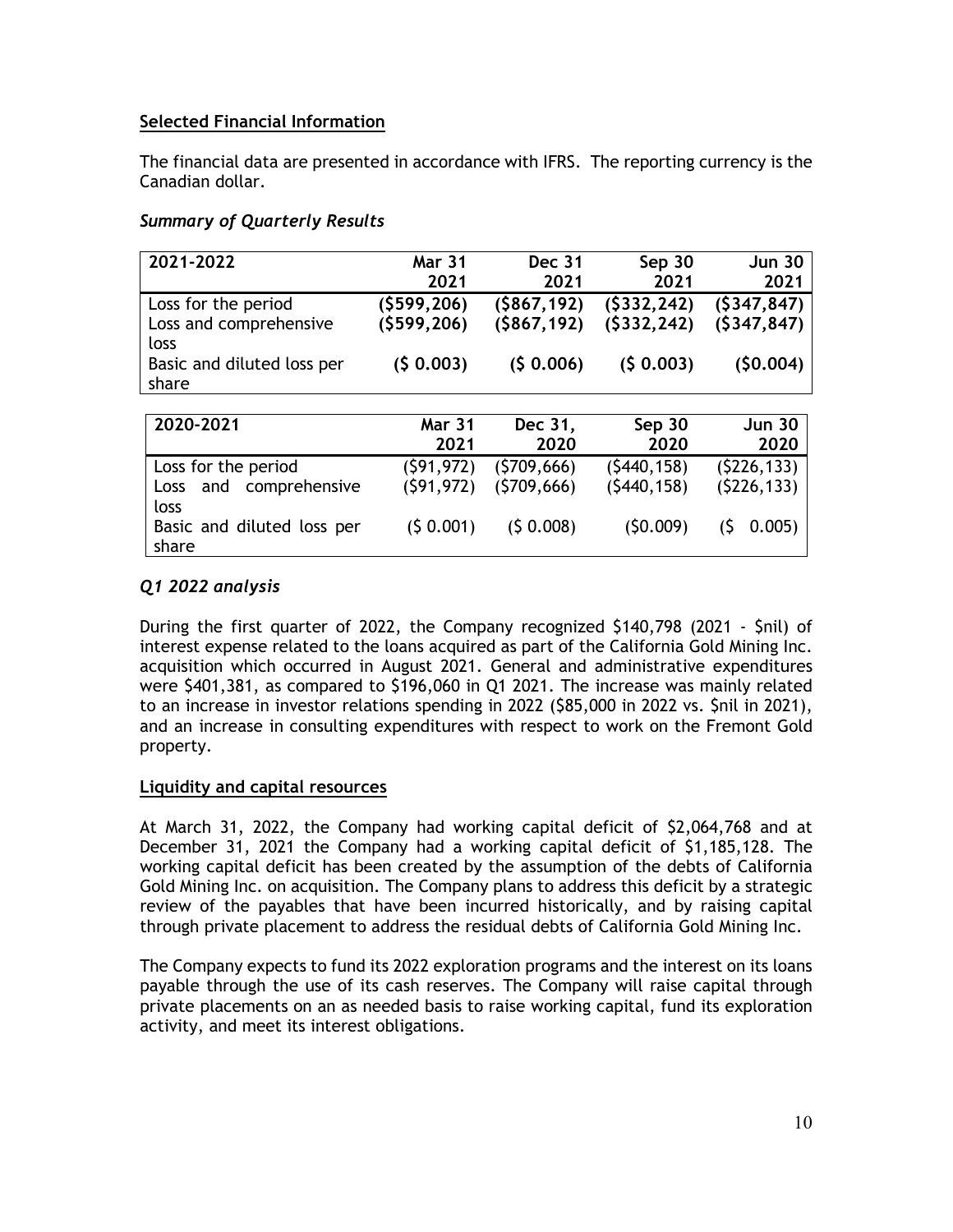### **Related-Party Transactions**

Compensation awarded to key management included non-cash stock-based compensation of \$75,500 related to options vested in the period (2021 - \$56,735) along with consulting fees of \$85,749 (2021 - \$67,500). Key management includes the Company's officers and directors.

During the period ending March 31, 2021, the estate of a former director exercised 300,000 options with an exercise price of \$0.10 per share on a net settlement basis, resulting in 178,844 shares issued to the estate.

Included in accounts payable and accrued liabilities at March 31, 2022 is \$22,583 (December 2021 - \$54,736) owing to officers and directors of the Company.

\$177,177 (December 31, 2021 - \$177,177) is included in accounts payable and accrued liabilities that is owed to R.W. Tomlinson Ltd. in respect of expenses paid on behalf of California Gold Mining Inc. R.W. Tomlinson Ltd. is also owed \$189,838 (December 31, 2021 - \$ in interest payable with respect to the loan payable.

### **Commitments**

### *Golden Culvert:*

The Company has the option to acquire 100% ownership of the Golden Culvert and Little Hyland properties (collectively, Golden Culvert) comprising 431 mineral claims in the Little Hyland Valley District of the Southeastern Yukon Territory, approximately 205 kilometres north of the town of Watson Lake. Maintenance and exercise of the option will require the following payments:

- December 12, 2022 - \$550,000

All payments required to maintain the option have been made to date. The payments can be made in cash or up to 50% in Stratabound common shares, at the Company's election.

Exercise of the options will also require fulfillment of work requirements of \$350,000 at each of the Golden Culvert and Little Hyland properties during the period ending September 27, 2022. The Golden Culvert work commitment was fulfilled during 2018. The claims are subject to net smelter return (NSR) royalties of 2.5%.

Upon completion of the December 2022 payments, the Company will be deemed to have earned a 100% interest in all of the property.

During 2021, the Company expanded the Golden Culvert claim group by completing a transaction to acquire 100% of the mineral rights to the Win property, which is 13 kilometres from the original Golden Culvert claim. In connection with this acquisition, the Company issued 117,300 common shares valued at their market value of \$28,152 and made a payment to the optionors of \$13,400, and also paid \$13,400 for the 2022 annual payment requirement.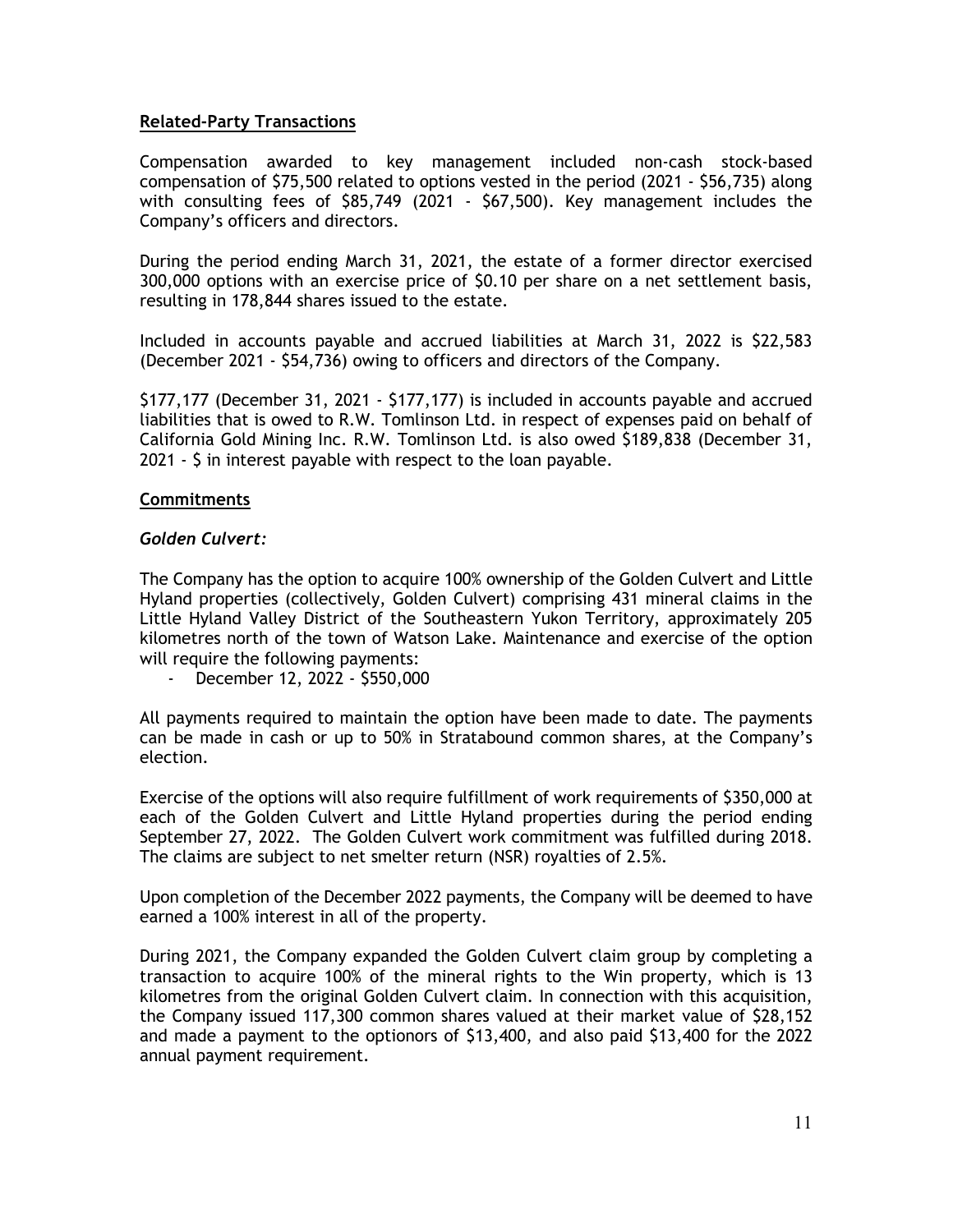Exercise of the Win option will require \$35,000 of expenditures before the first anniversary of the option agreement. Maintenance and exercise of the option will require the following annual payments:

- $-2023 520,100$
- $-2024 520,100$
- 2025 \$26,800
- $-2026 540,200$

Upon completion of all payments and expenditures up to the third anniversary payment, the Company will have earned a 50% interest in the property, and upon completion of the fifth anniversary payment, the Company will have earned a 100% interest in the property.

The Win property is subject to a 2% NSR on production; however, the Company may repurchase 1.5% (1.5% of the 2% NSR) for \$1,500,000 or increments of \$500,000 per 0.5% NSR.

# *McIntyre Brook:*

Exercise of the McIntyre Brook options, which comprise McIntyre Brook, McIntyre-Moose Brook, Gold Brook and Tardiff Brook will require fulfillment of the following work requirements:

- $-2022 515,000$
- $-2023 520,000$
- $2024 515,000$

Maintenance and exercise of the McIntyre Brook options will require the following future annual payments:

- $2022$ :
	- i) \$115,000, with the option to pay up to \$42,500 with common shares
	- ii) 50,000 common shares
		- The Company has made, up to March 31, 2022, payments of \$45,000 in cash and issued 353,535 common shares of the Company, recorded at the market rate of \$31,818.
- $2023:$ 
	- i) \$155,000, with the option to pay up to \$57,500 with common shares
	- ii) 50,000 common shares
- 2024:
	- i) \$120,000, with the option to pay up to \$60,000 with common shares

All payments and work commitments required to maintain the option have been made to date. Upon completion of the fourth anniversary payments the Company will have earned 100% ownership in the McIntyre Brook claim group.

This claim group is subject to the following net smelter returns ("NSR") on production: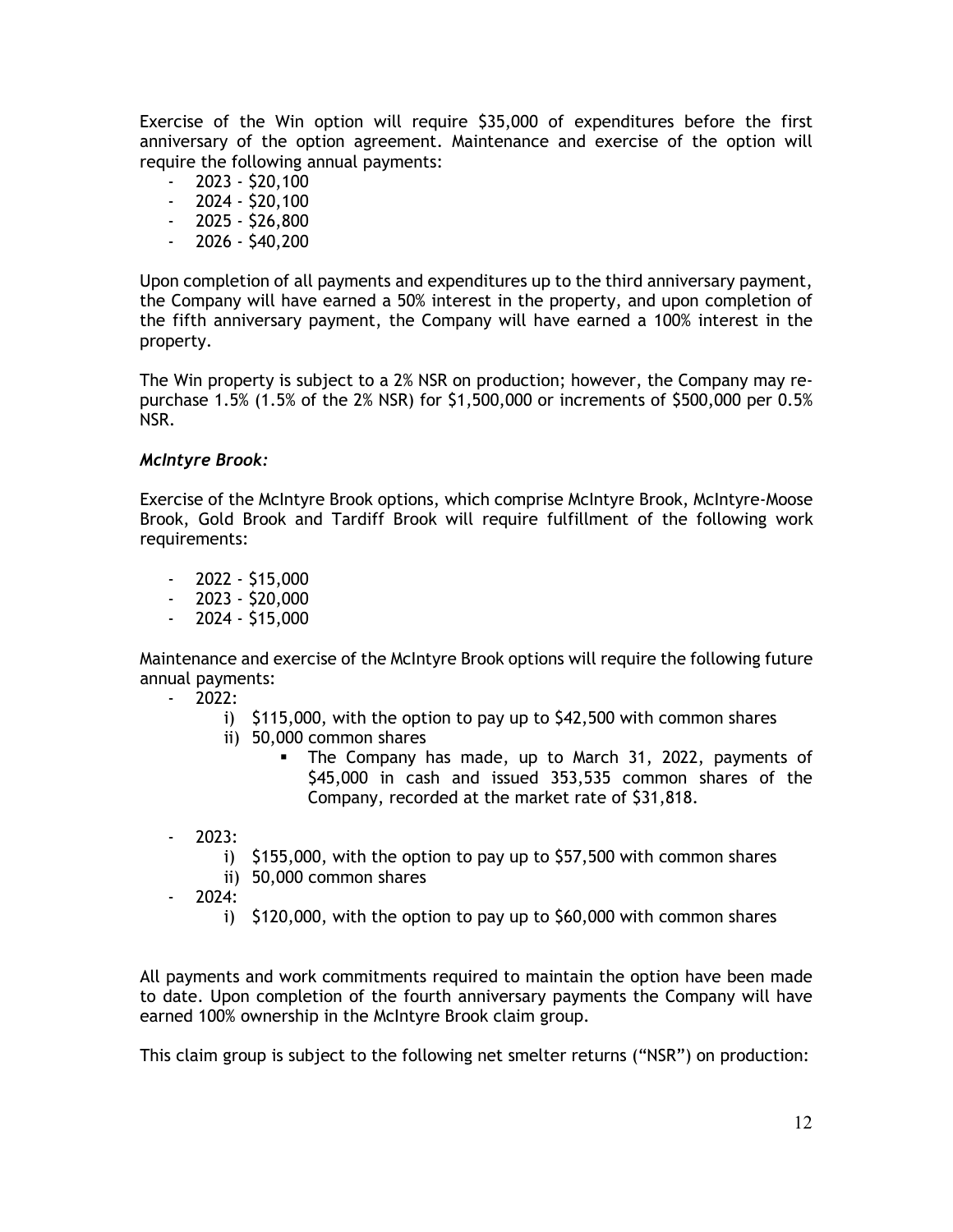- McIntyre Brook This claim is subject to a 2% NSR on production; however, the Company may re-purchase the NSR for either \$1,000,000 or increments of \$500,000 per 0.5% NSR;
- McIntyre-Moose Brook This claim group is subject to a 2% NSR on production; however, the Company may re-purchase 1% (one-half of the 2% NSR) for \$1,000,000 or increments of \$500,000 per 0.5% NSR;
- Gold Brook This claim is subject to a 2% NSR on production; however, the Company may re-purchase 1% (one-half of the 2% NSR) for \$1,000,000 or increments of \$500,000 per 0.5% NSR; and
- Tardiff Brook This claim group is subject to a 2% NSR on production; however, the Company may re-purchase the NSR for either \$2,000,000 or increments of \$100,000 per 0.5% NSR;

# **Share Capital**

The authorized capital of the Company consists of an unlimited number of common shares without par value. As at March 31, 2022, the number of common shares issued is 175,579,741 (fully diluted 215,738,659).

At May 2, 2022, the number of common shares issued is 177,740,741 (fully diluted – 217,652,650).

| <b>Number of Warrants</b> | <b>Exercise Price</b> | <b>Expiry Date</b> |
|---------------------------|-----------------------|--------------------|
|                           |                       |                    |
| 247,000                   | 0.240                 | April 8, 2022      |
| 3,009,975                 | 0.300                 | August 21, 2022    |
| 242,000                   | 0.350                 | August 21, 2022    |
| 590,500                   | 0.350                 | September 23, 2022 |
| 9,801,250                 | 0.300                 | September 23, 2022 |
| 2,470,000                 | 0.350                 | October 8, 2022    |
| 1,505,001                 | 0.250                 | October 26, 2022   |
| 600,000                   | 0.150                 | November 6, 2022   |
| 1,213,534                 | 0.250                 | November 10, 2022  |
| 2,211,803                 | 0.450                 | December 29, 2022  |
| 796,246                   | 0.310                 | December 29, 2022  |
| 713,249                   | 0.250                 | October 26, 2023   |
| 4,633,351                 | 0.250                 | November 10, 2023  |
| 28,033,909                | \$0.300               |                    |

### *Warrants outstanding at March 31, 2022*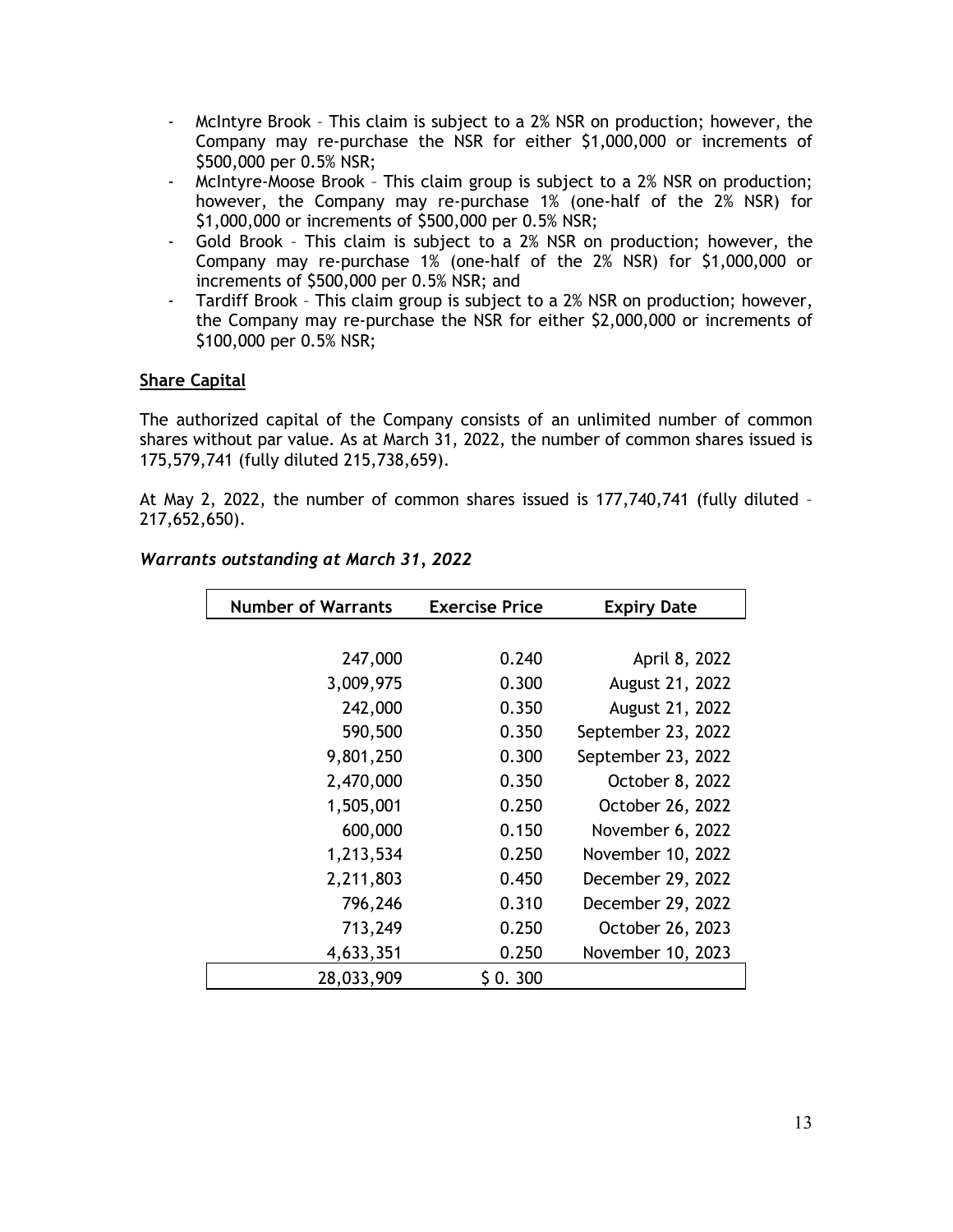# *Options outstanding at March 31, 2022*

| <b>Number of Options</b> | <b>Exercise Price</b> | <b>Expiry Date</b> |
|--------------------------|-----------------------|--------------------|
| 500,000                  | 0.30                  | October 13, 2022   |
| 1,000,000                | 0.10                  | July 16, 2024      |
| 500,000                  | 0.10                  | January 16, 2025   |
| 800,000                  | 0.10                  | May 19, 2025       |
| 3,500,000                | 0.25                  | September 28, 2025 |
| 100,000                  | 0.25                  | October 22, 2025   |
| 300,000                  | 0.22                  | November 3, 2025   |
| 5,425,0000               | 0.13                  | August 18, 2026    |
| 12,125,000               | 0.169                 |                    |

#### **Risks and Uncertainties**

The business of exploration and mining is full of risks that even a combination of experience, knowledge and careful evaluation may not be able to overcome. The operations to be conducted by the Company will be subject to all of the operating risks normally attendant upon mineral exploration and development. Failure to obtain financing can result in delay or indefinite postponement of exploration and development projects with the possible loss of such properties. While the Company has been successful in the past at raising funds, there can be no assurance that it will continue to do so. Equity financing opportunities require favorable market conditions and commodity prices that cannot be assured.

Whether a mineral deposit once discovered will be commercially viable depends on a number of factors, some of which depend on the particular attributes of the deposit, such as size, grade and proximity to infrastructure. These factors are beyond the control of the Company. The Company must also compete with companies that may have greater technical or financial resources. The Company is unable to predict the amount of time which may elapse between the date when any new mineral resource may be discovered, and the date production may commence from any such discovery.

The exploration and development of mineral properties and the marketability of any minerals contained in such properties can be affected by many other factors beyond the control of the corporation, such as metal prices, availability of adequate refining facilities, or the imposition of new government regulations affecting existing taxes and royalties or environmental and pollution controls.

The directors of the Company are engaged and will continue to be engaged in the search for mining interests on their own behalf and on behalf of other companies, and situations may arise where the directors and officers may be in direct competition with the Company. Conflicts of interest, if any, which arise will be subject to and governed by procedures prescribed by the *Business Corporations Act* (Alberta) which require a director or officer of a corporation who is a party to, or is a director or an officer of or has a material contract with the Corporation to disclose his interest and, in the case of directors, to refrain from voting on any matter in respect of such contract unless otherwise permitted under the *Business Corporations Act* (Alberta).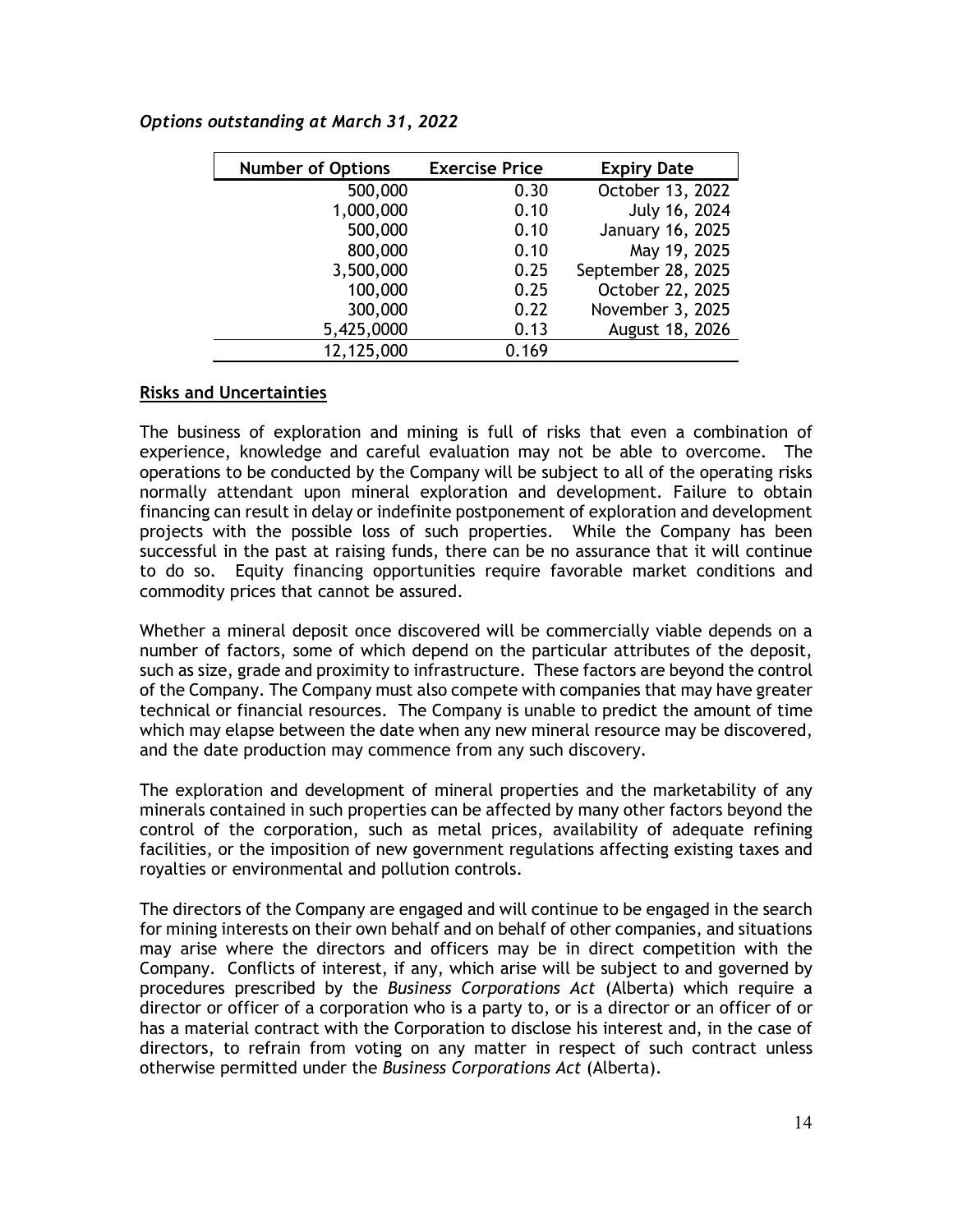### **Critical Accounting Estimates**

The Company makes estimates and assumptions about the future that affect the reported amounts of assets and liabilities. Estimates and judgments are continually evaluated based on historical experience and other factors, including expectations of future events that are believed to be reasonable under the circumstances. In the future, actual experience may differ from these estimates and assumptions.

The effect of a change in an accounting estimate is recognized prospectively by including it in total comprehensive income in the period of the change, if the change affects that period only, or in the period of the change and future periods, if the change affects both.

Information about critical judgments in applying accounting policies that have the most significant risk of causing material adjustment to the carrying amounts of assets and liabilities recognized in the financial statements within the next financial year are discussed below:

# *Exploration and evaluation expenditures*

#### *Estimates*

In situations where indicators of impairment are present for the Company's mineral exploration and evaluation assets, estimates of recoverable amounts must be determined as the higher of the Cash Generating Units (CGU's) estimated value in use or the estimated fair value less costs to sell. Value in use is based on the present value of the future cash flows expected to flow from the CGU to the Company, and actual cash flows may vary. Fair value less costs to sell is based on recent sales of comparable assets which may or may not be indicative of the CGU's fair value.

#### *Judgments*

Management uses judgment in determining whether or not there are indicators of impairment for its CGUs. The results of management's assessment could result in an impairment test not being performed when indicators did in fact exist, which could impact the valuation of the CGUs' carrying values. Management uses judgment in determining what constitutes a CGU.

The CGUs identified by the Company are as follows:

- 1. Golden Culvert Property
- 2. McIntyre Brook Property
- 3. Bathurst Group
- 4. Fremont Gold Project
- 5. Dingman

During the year, the Company had one reportable segment, exploration.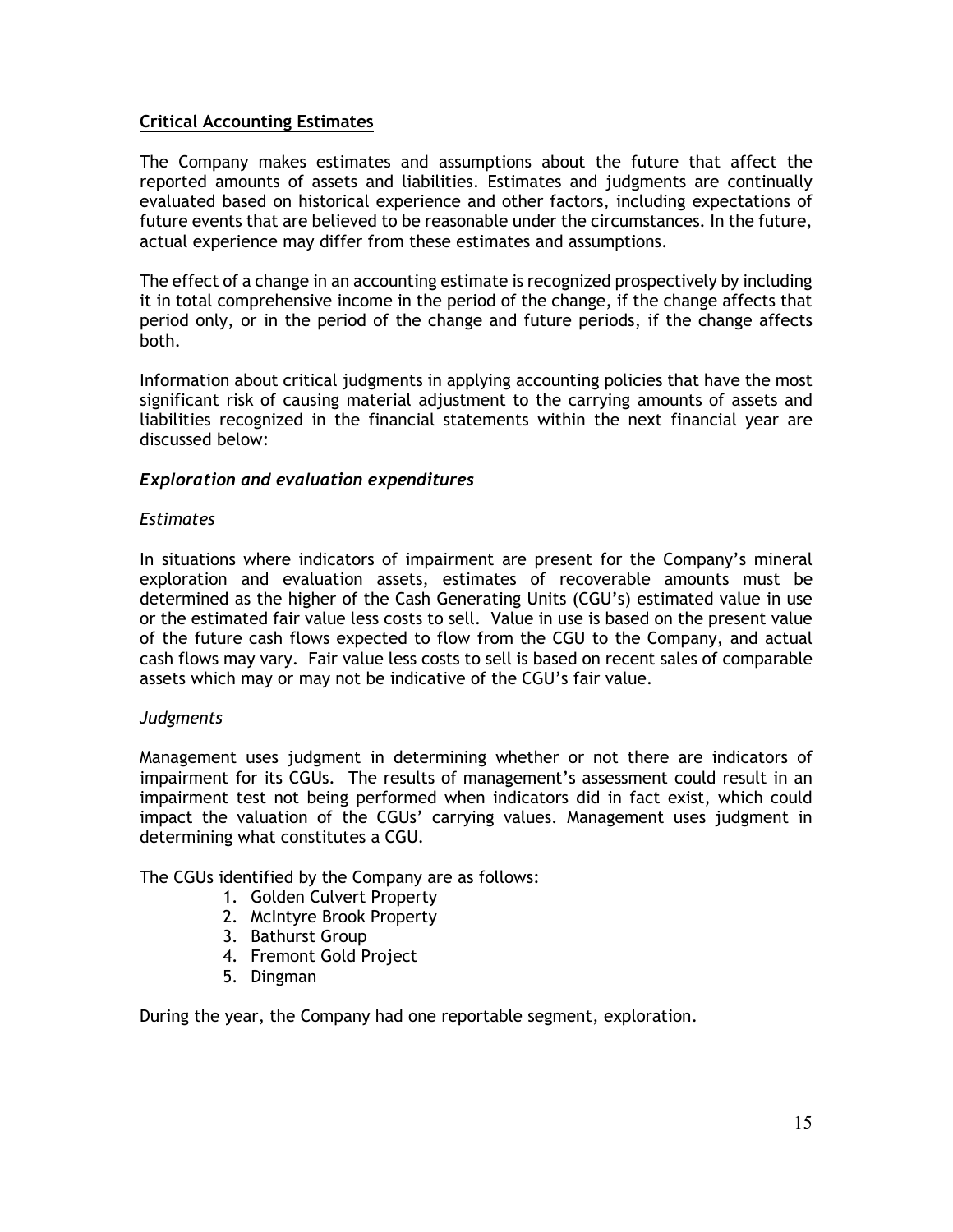#### *Income taxes*

#### *Estimates*

Deferred tax assets and liabilities are determined using the tax rates expected to be in effect at the time the assets are realized and liabilities settled. The actual tax rate in effect at that time may vary from the expected tax rates.

#### *Judgments*

Significant judgment is required in determining the provision for income taxes. There are many transactions and calculations undertaken during the ordinary course of business for which the ultimate tax determination is uncertain. The Company recognizes liabilities and contingencies for anticipated tax audit issues based on the Company's current understanding of tax law. For matters where it is probable that an adjustment will be made, the Company records its best estimate of the tax liability including the related interest and penalties in the current tax provision. Management believes it has adequately provided for the probable outcome of these matters, but the final outcome may differ materially from the amount included in the tax liabilities.

In addition, the Company recognizes deferred tax assets relating to tax losses carried forward to the extent there are sufficient taxable temporary differences (deferred tax liabilities) relating to the same taxation authority and the same taxable entity against which the unused tax losses can be utilized. However, utilization of the tax losses also depends on the ability of the taxable entity to satisfy certain tests at the time the losses are recovered.

#### *Share-based payment transactions*

#### *Estimates*

The Company measures the cost of equity-settled transactions with directors, officers, employees and consultants by reference to the fair value of the equity instruments at the date at which they are granted.

#### *Judgments*

Estimating fair value for share-based payment transactions requires determining the most appropriate valuation model, which is dependent on the terms and conditions of the grant. This valuation requires the determination of the most appropriate inputs including the expected life of the share option (based on historical times between vesting date and exercise date) and share price volatility (based on historical share price volatility). In addition, the amount recognized is based on the number of equity instruments expected to ultimately vest, which relies on estimates of forfeiture rates which is based on historical evidence of forfeitures. History may not always be indicative of the future and as a result, the value determined has significant estimation uncertainty. The assumptions and models used for estimating fair value for share-based payment transactions are disclosed in the December 31, 2021 audited financial statements. The same estimates are required for transactions with non-employees where the fair value of the goods or services received cannot be reliably determined.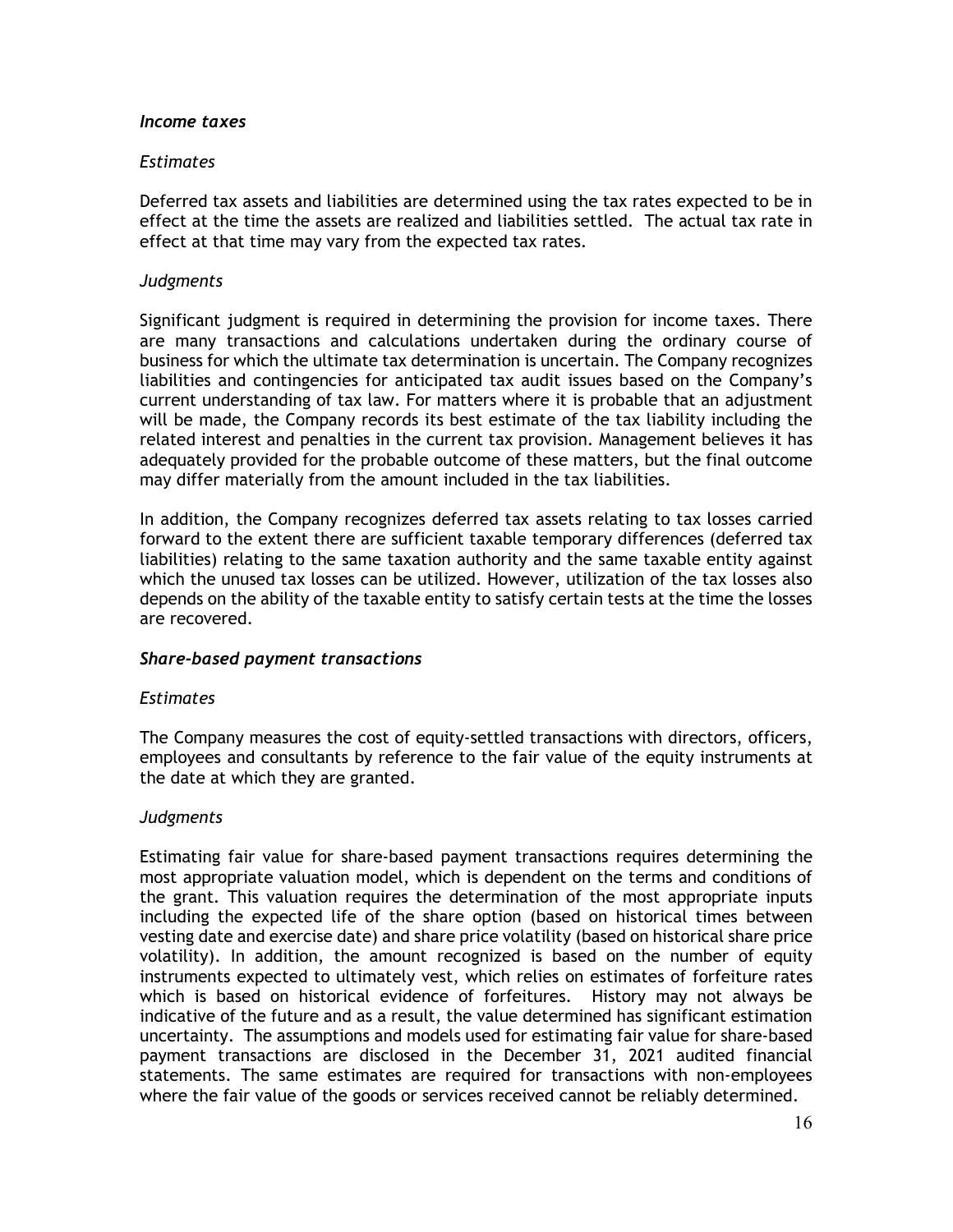*Acquisition of California Gold Mining Inc.*

# *Estimates*

The Company estimated the fair values of the assets and liabilities that were acquired through the purchase of California Gold Mining Inc. and its subsidiaries.

### *Judgments*

Estimating the fair value of the assets and liabilities of California Gold Mining Inc. required management's judgment in determining the value of the assets and liabilities, specifically the fair value of the land, exploration and evaluation assets, and the accrued liabilities. These valuations required estimates using third party data (i.e. – property tax values, and the share price of Stratabound on the closing date of the transaction), reviews of the historical accounting data of California Gold Mining Inc., outreach from existing creditors, and estimates for contingent legal liabilities.

#### **Financial instruments and risk management**

The Company is exposed through its operations to the following financial risks:

- Market risk
- Credit risk
- Liquidity risk

In common with all other businesses, the Company is exposed to risks that arise from its use of financial instruments. This note describes the Company's objectives, policies and processes for managing those risks and the methods used to measure them. Further quantitative information in respect of these risks is presented throughout these consolidated financial statements.

There have been no substantive changes in the Company's exposure to financial instrument risks, its objectives, policies and processes for managing those risks or the methods used to measure them from previous years unless otherwise stated in the note.

# **General objectives, policies and processes**

The Board of Directors has overall responsibility for the determination of the Company's risk management objectives and policies and, while retaining ultimate responsibility for them, it has delegated the authority for designing and operating processes that ensure the effective implementation of the objectives and policies to the Company's finance function. The Board of Directors receive monthly reports from the Company's financial controller through which it reviews the effectiveness of the processes put in place and the appropriateness of the objectives and policies it sets.

The overall objective of the Board of Directors is to set policies that seek to reduce risk as far as possible without unduly affecting the Company's competitiveness and flexibility. Further details regarding these policies are set out below: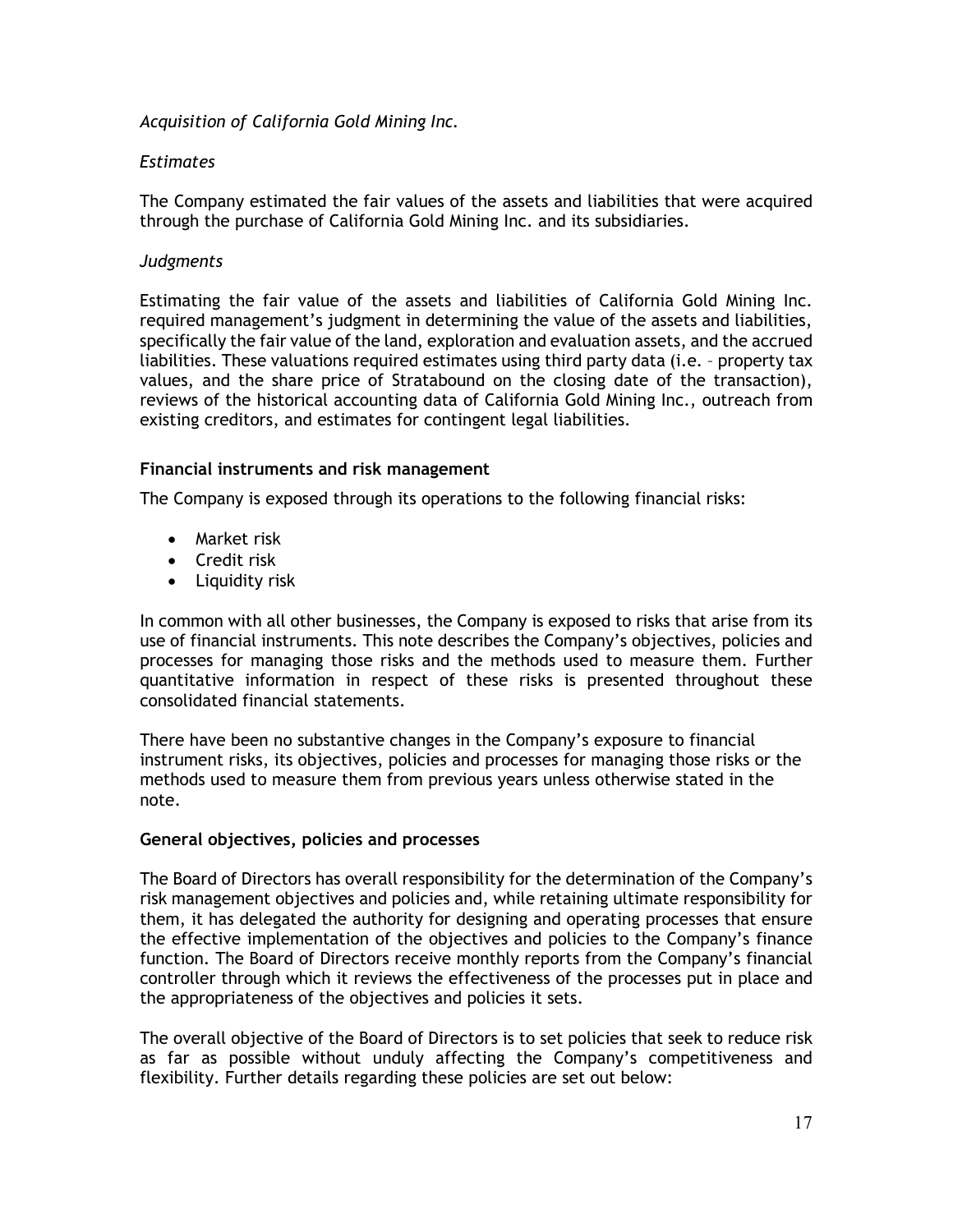# **a) Market risk**

Market risk is the risk that the fair value of future cash flows of a financial instrument will fluctuate because of changes in market prices. Market prices are comprised of four types of risk:

- i) Foreign currency risk;
- ii) Interest rate risk;
- iii) Commodity price risk; and,
- iv) Equity price risk.

The Company is exposed to foreign currency risk in that some of its accounts payables and loans are denominated in a foreign currency. Management believes that the Company is not exposed to significant foreign currency risk. In addition, the Company is exposed to equity price risk as a result of its marketable securities (Note 6). The Company is not exposed to interest rate risk as the interest rate on its debt is fixed. Management monitors the equity price of the investment to manage its exposure to the equity price risk.

# **b) Credit risk**

Credit risk is the risk of financial loss to the Company if a customer or counterparty to a financial instrument fails to meet its contractual obligations. Financial instruments which are potentially subject to credit risk include cash and term deposits. Cash is maintained with financial institutions and may be redeemed upon demand. The financial institutions are considered reputable and creditworthy institutions.

The carrying amount of cash and term deposits represents the maximum credit exposure. The Company has gross credit exposure at December 31, 2021 and December 31, 2020 of \$3,943,859 and \$5,774,433, respectively. Management considers that all financial assets held are of good credit quality, and therefore credit risk is not considered significant.

# **c) Liquidity risk**

Liquidity risk is the risk that the Company will not be able to meet its financial obligations as they become due. The Company's policy is to ensure that it will have sufficient cash to allow it to meet its liabilities when they become due.

Typically, the Company ensures that it has sufficient cash to meet expected operational expenses. To achieve this objective, the Company prepares annual capital expenditure budgets, which are regularly monitored and updated as considered necessary.

Further, the Company utilizes authorizations for expenditures on exploration projects to further manage expenditure.

The Company monitors its risk of shortage of funds by monitoring the maturity dates of existing accounts payable and accrued liabilities and loans payable in conjunction with its daily cash position.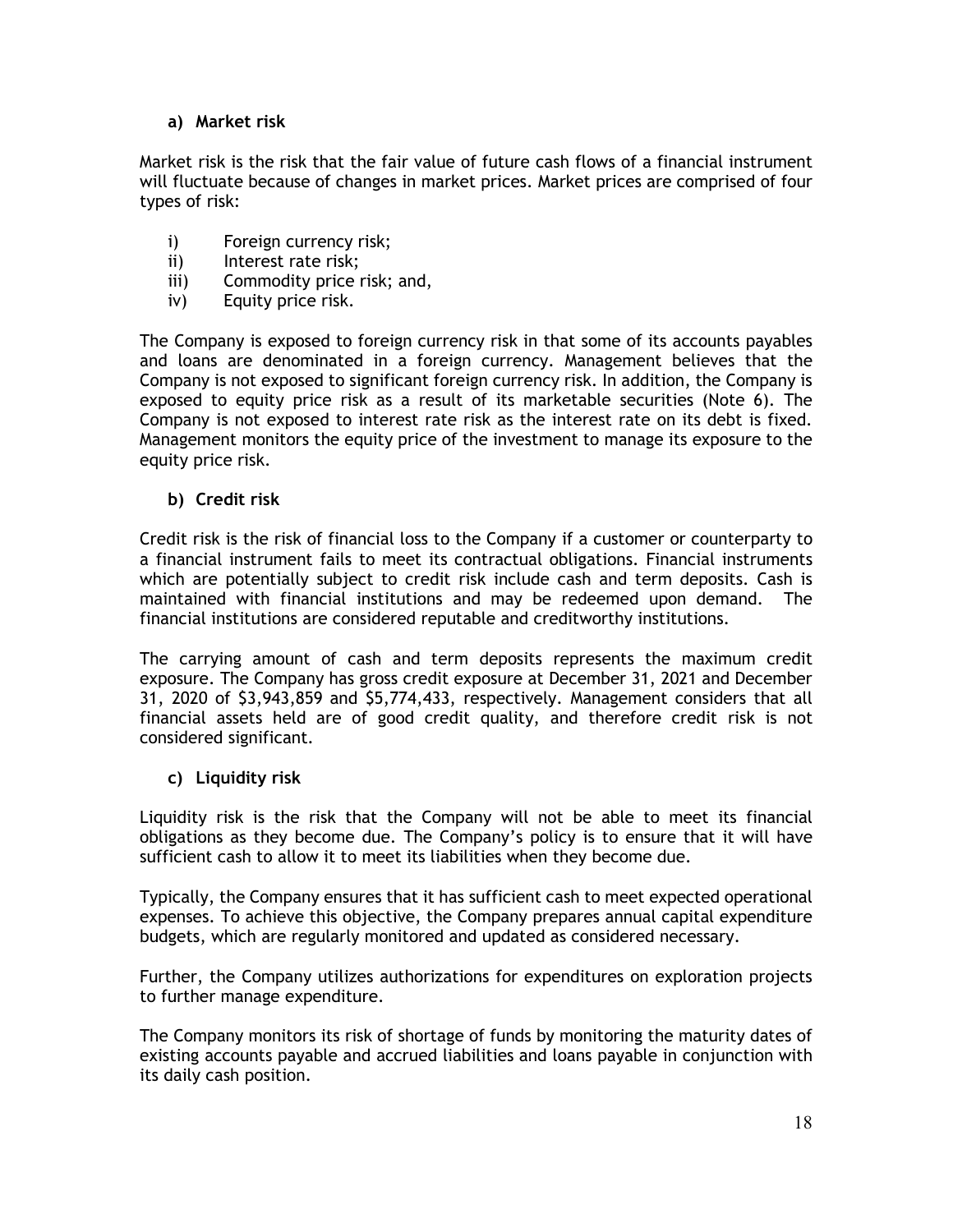# **Subsequent Events**

Subsequent to the period end, the Company settled lawsuits with former consultants of California Gold Mining Inc. for \$80,000.

Subsequent to the period end, Stratabound has signed seven definitive arms-length option agreements to expand its McIntyre Brook Property, (the "Options") which set out the terms under which Stratabound has the option to earn 100% interest in 19 claims comprising 59.56 km<sup>2</sup> (5,956 hectares) located adjacent to and east of the Company's existing optioned McIntyre Brook claims through cash payments and share issuances. Stratabound will provide initial cash payments totaling \$50,000 upon signing and will issue 2,161,000 common shares to the owners subject to TSXV approval and will be subject to a 4-month hold period. Subsequent payments on the first, second, third and fourth anniversaries of \$164,000, \$209,000, \$246,500 and \$285,500 respectively, are required to maintain the Options, \$865,000 of which may be paid at Stratabound's election up to 50% in shares. Upon completion of the fourth anniversary payments Stratabound will have earned 100% ownership in the claims. Stratabound has the option to accelerate the payments to exercise the Options sooner if it so desires. Stratabound has also agreed to pay the owners a 2% NSR royalty on production from the claims of which may be bought back in increments of \$1M for each 1% of the NSR. All the Options have a provision for performance payments upon completing the following milestones:

- a one-time cash payment of \$25,000 upon a Positive Preliminary Economic Assessment
- a one-time cash payment of \$50,000 upon a Positive Feasibility Study
- a one-time cash payment of \$100,000 upon Commercial Production

In April 2022, the Company agreed to a loan extension with Romspen Investment Corporation ("Romspen"), to extend the maturity date of the loan payable to June 30, 2023 with the same terms, subject to a loan extension fee of \$11,879 of the loan balance and the extension and repricing of the 300,000 warrants held by Romspen. The warrant expiry date will be extended to June 30, 2023, and the warrants will be re-priced to the market price of the Company's common shares when issued.

In April 2022, 247,000 warrants with a strike price of \$0.24 and expiry date of April 8, 2022 expired unexercised.

The Company's publicly filed documents are available on SEDAR at [www.sedar.com](http://www.sedar.com/)

Additional information on the Company's projects including news releases, maps and photos can be viewed on the Company's website [www.stratabound.com.](http://www.stratabound.com/)